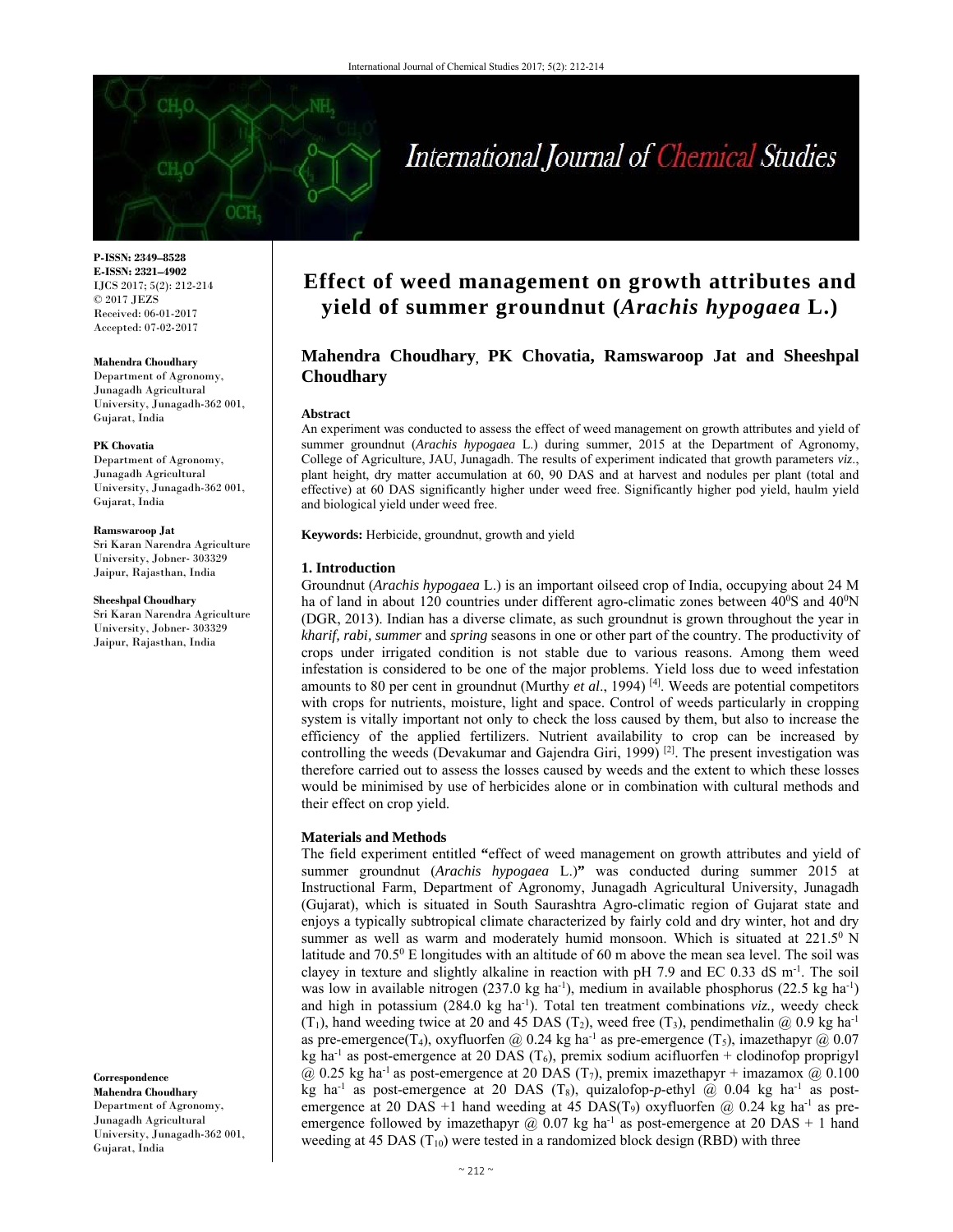repetitions. The crop was sown in 30 cm  $\times$  10 cm spacing with seed rate of 120 kg/ha. The variety GJG-31 was shown on 7th February and recommended dose of fertilizer was 25- 50-50 N-P-K kg ha<sup>-1</sup> and all other recommended practices were adopted according to as per needed of crop requirement. Statistical analysis of the individual data of various characters studied in the experiment was carried out using standard statistical procedures as described by Panse and Sukhatme (1985) [6]. Standard error of mean, critical difference (C.D.) at 5 per cent level of probability and coefficient of variance were worked out for the interpretation of the results.

## **Result and Discussion Effect on growth attributes**

An appraisal of data (Table 1) showed that various weed management practices significantly influenced growth attributes of groundnut. Significantly higher values of growth attributes *viz*., plant height at harvest, dry matter accumulation at 60 and 90 DAS and at harvest and number of nodules plant-<sup>1</sup> (total and effective) at 60 DAS were observed under weed free  $(T_3)$ , which remained statistically at par with HW twice at 20 & 45 DAS  $(T_2)$ , pendimethalin @ 0.9 kg ha<sup>-1</sup> as preemergence (T<sub>4</sub>), quizalofop-*p*-ethyl  $\omega$  0.04 kg ha<sup>-1</sup> as postemergence at 20 DAS  $+$  1 HW at 45 DAS (T<sub>9</sub>) and oxyfluorfen @ 0.24 kg ha-1 as pre-emergence *fb* imazethapyr  $@$  0.07 kg ha<sup>-1</sup> as post-emergence at 20 DAS + 1 HW at 45

DAS  $(T_{10})$ . Significantly the lowest values of growth parameters were observed under weedy check  $(T_1)$ . Periodical removal of weeds by hand weeding and interculturing or herbicide application supplemented with weeding and interculturing suppressed weeds, which in turn provided better weed free environment to the crop during critical period for growth and development. These finding are in agreement with those of Pandian and Nambi (2002) [5], Solanki *et al*. (2005) [9] and Walia *et al.* (2007) [10].

# **Effect on yield**

The data (Table 2) indicated that different weed management treatments exerted significant effect on pod, haulm and biological yield. Significantly higher pod (1768 kg ha<sup>-1</sup>), haulm (2606 kg ha<sup>-1</sup>) and biological yield (4374 kg ha<sup>-1</sup>) were registered under weed free (T<sub>3</sub>), which remained statistically at par with HW twice at 20 & 45 DAS  $(T_2)$ , pendimethalin  $\overline{(a)}$  0.9 kg ha<sup>-1</sup> as pre-emergence  $(T_4)$ , quizalofop-*p*-ethyl  $\omega$  0.04 kg ha<sup>-1</sup> as post-emergence at 20 DAS + 1 HW at 45 DAS (T<sub>9</sub>) and oxyfluorfen @ 0.24 kg ha<sup>-1</sup> as pre-emergence *fb* imazethapyr  $(a)$  0.07 kg ha<sup>-1</sup> as postemergence at 20 DAS + 1 HW at 45 DAS  $(T_{10})$ . However, significantly lowest yield were recorded under treatment weedy check  $(T_1)$ . Analogous findings have been reported by Patel *et al.* (2013)<sup>[7]</sup> and Mahatale *et al.* (2014)<sup>[3]</sup>.

|  |  | <b>Table 1:</b> Effect of different treatments on growth parameters in groundnut |  |  |  |
|--|--|----------------------------------------------------------------------------------|--|--|--|
|  |  |                                                                                  |  |  |  |

|                                                                                                                                                 |                | Dry matter accumulation<br>per plant $(g)$ |               |               | Nodules per plant at<br><b>60 DAS</b> |                             |
|-------------------------------------------------------------------------------------------------------------------------------------------------|----------------|--------------------------------------------|---------------|---------------|---------------------------------------|-----------------------------|
| <b>Treatment</b>                                                                                                                                | height<br>(cm) | 60<br><b>DAS</b>                           | <b>90 DAS</b> | At<br>harvest | <b>Total</b><br>nodules               | <b>Effective</b><br>nodules |
| $T_1$ - Weedy check                                                                                                                             | 19.75          | 9.96                                       | 12.79         | 16.62         | 60.00                                 | 35.33                       |
| $T_2$ - Hand weeding twice (20 and 45 DAS)                                                                                                      | 24.60          | 13.74                                      | 19.74         | 27.67         | 87.33                                 | 76.33                       |
| $T_3$ - Weed free                                                                                                                               | 26.46          | 14.65                                      | 20.71         | 29.65         | 89.33                                 | 78.00                       |
| T <sub>4</sub> -Pendimethalin @ $0.9$ kg ha <sup>-1</sup> as PE                                                                                 | 24.18          | 13.27                                      | 18.56         | 25.80         | 86.33                                 | 75.33                       |
| T <sub>5</sub> -Oxyfluorfen @ 0.24 kg ha <sup>-1</sup> as PE                                                                                    | 23.56          | 12.26                                      | 17.51         | 24.13         | 82.67                                 | 71.00                       |
| T <sub>6</sub> - Imazethapyr $\omega$ 0.07 kg ha <sup>-1</sup> as POE at 20 DAS                                                                 | 23.64          | 12.62                                      | 18.26         | 25.61         | 82.50                                 | 72.00                       |
| T <sub>7</sub> - Premix Sodium Acifluorfen + Clodinofop Proprigyl @ 0.25 kg ha <sup>-1</sup> as<br>POE at 20 DAS                                | 22.62          | 12.02                                      | 17.01         | 23.28         | 79.33                                 | 69.33                       |
| T <sub>8</sub> - Premix Imazethapyr + Imazamox $\omega$ 0.100 kg ha <sup>-1</sup> as POE at 20 DAS                                              | 23.70          | 12.69                                      | 18.36         | 25.74         | 83.00                                 | 68.67                       |
| T <sub>9</sub> - Quizalofop-p-ethyl @ 0.04 kg ha <sup>-1</sup> as POE at 20 DAS + 1 HW at 45 DAS                                                | 23.94          | 12.95                                      | 18.88         | 27.22         | 84.67                                 | 73.67                       |
| T <sub>10</sub> - Oxyfluorfen @ 0.24 kg ha <sup>-1</sup> as PE fb Imazethapyr @ 0.07 kg ha <sup>-1</sup> as POE<br>at $20$ DAS + 1 HW at 45 DAS | 23.80          | 12.79                                      | 18.72         | 27.25         | 83.67                                 | 73.33                       |
| S.Em.±                                                                                                                                          | 1.02           | 0.80                                       | 0.98          | 1.28          | 2.41                                  | 2.06                        |
| C. D. at $5\%$                                                                                                                                  | 2.14           | 1.68                                       | 2.06          | 2.70          | 5.07                                  | 4.33                        |
| C. V. %                                                                                                                                         | 5.30           | 7.72                                       | 6.68          | 6.23          | 3.61                                  | 3.65                        |

**Table 2:** Effect of different treatments on pod, haulm and biological yield of groundnut

| <b>Treatment</b>                                                                                                                                    | Pod vield<br>$(kg ha-1)$ | <b>Haulm</b> yield<br>(kg ha <sup>1</sup> ) | <b>Biological</b><br>Yield $(kg ha-1)$ |
|-----------------------------------------------------------------------------------------------------------------------------------------------------|--------------------------|---------------------------------------------|----------------------------------------|
| $T_1$ - Weedy check                                                                                                                                 | 778                      | 1063                                        | 1841                                   |
| $T_2$ - Hand weeding twice (20 and 45 DAS)                                                                                                          | 1593                     | 2434                                        | 4027                                   |
| T <sub>3</sub> - Weed free                                                                                                                          | 1768                     | 2606                                        | 4374                                   |
| T <sub>4</sub> - Pendimethalin @ 0.9 kg ha <sup>-1</sup> as PE                                                                                      | 1518                     | 2313                                        | 3831                                   |
| T <sub>5</sub> - Oxyfluorfen @ 0.24 kg ha <sup>-1</sup> as PE                                                                                       | 1545                     | 2179                                        | 3725                                   |
| T <sub>6</sub> - Imazethapyr $@$ 0.07 kg ha <sup>-1</sup> as POE at $20$ DAS                                                                        | 1437                     | 2215                                        | 3652                                   |
| T7- Premix Sodium Acifluorfen + Clodinofop Proprigyl @ 0.25 kg ha <sup>-1</sup> as POE at 20 DAS                                                    | 1347                     | 2165                                        | 3513                                   |
| T <sub>8</sub> - Premix Imazethapyr + Imazamox @ $0.100$ kg ha <sup>-1</sup> as POE at 20 DAS                                                       | 1366                     | 2236                                        | 3602                                   |
| T <sub>9</sub> - Quizalofop-p-ethyl @ 0.04 kg ha <sup>-1</sup> as POE at 20 DAS + 1 HW at 45 DAS                                                    | 1675                     | 2377                                        | 4053                                   |
| T <sub>10</sub> -Oxyfluorfen @ 0.24 kg ha <sup>-1</sup> as PE <i>fb</i> Imazethapyr @ 0.07 kg ha <sup>-1</sup> as POE at 20 DAS + 1<br>HW at 45 DAS | 1716                     | 2504                                        | 4220                                   |
| S.Em.±                                                                                                                                              | 110                      | 132                                         | 161                                    |
| C. D. at $5\%$                                                                                                                                      | 230                      | 276                                         | 338                                    |
| $C. V. \%$                                                                                                                                          | 9.10                     | 7.29                                        | 5.35                                   |